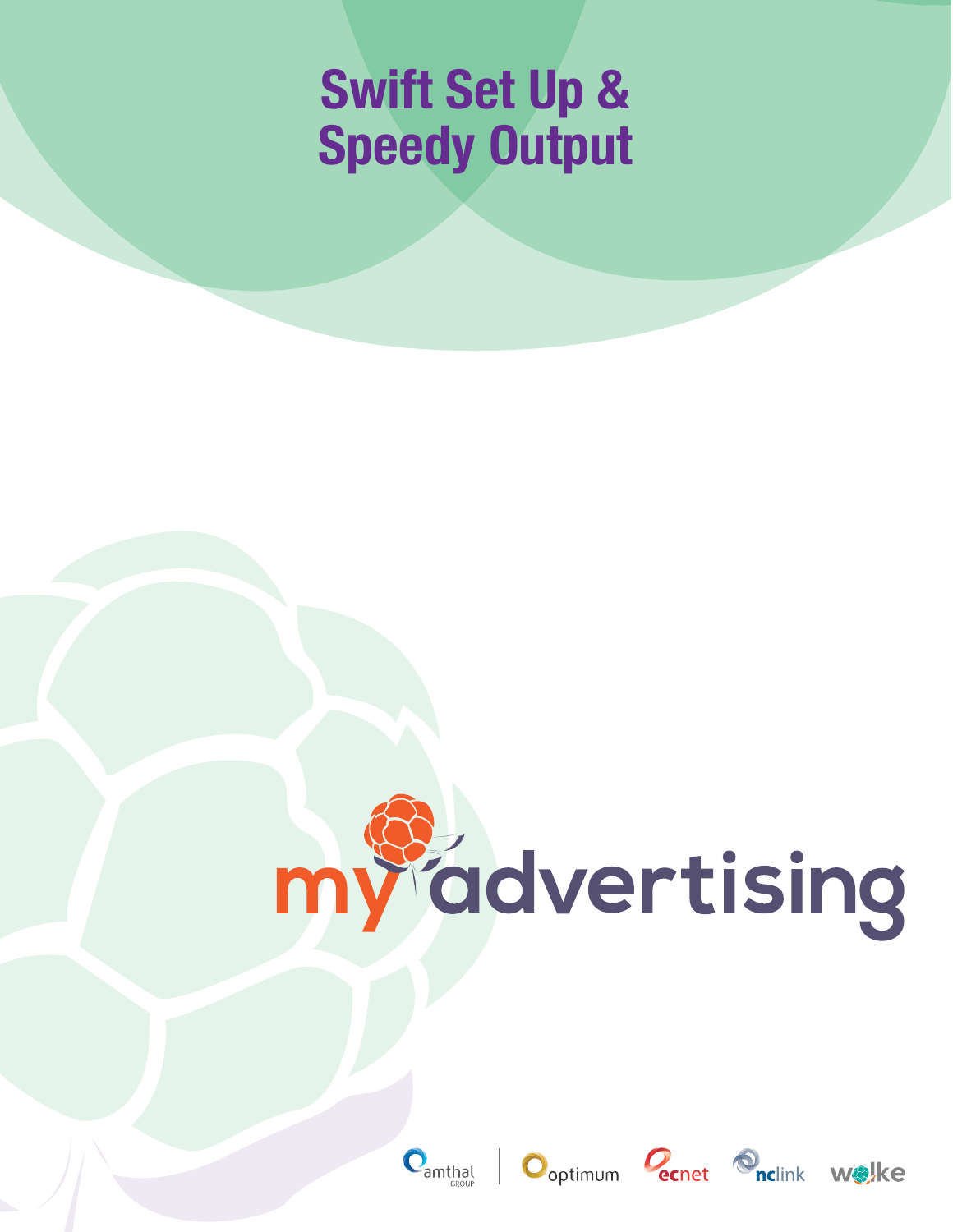- **CONTENTS**
- **A** Introduction To Press
- Distribution Restri
- **E** Sales & Customer
- **B** Customer Service
- **图 Billing & Contracti**
- **Receipts Manager**
- **B** Collection Manage

| r Relationship Management4 |  |
|----------------------------|--|
|                            |  |
|                            |  |
|                            |  |
|                            |  |
|                            |  |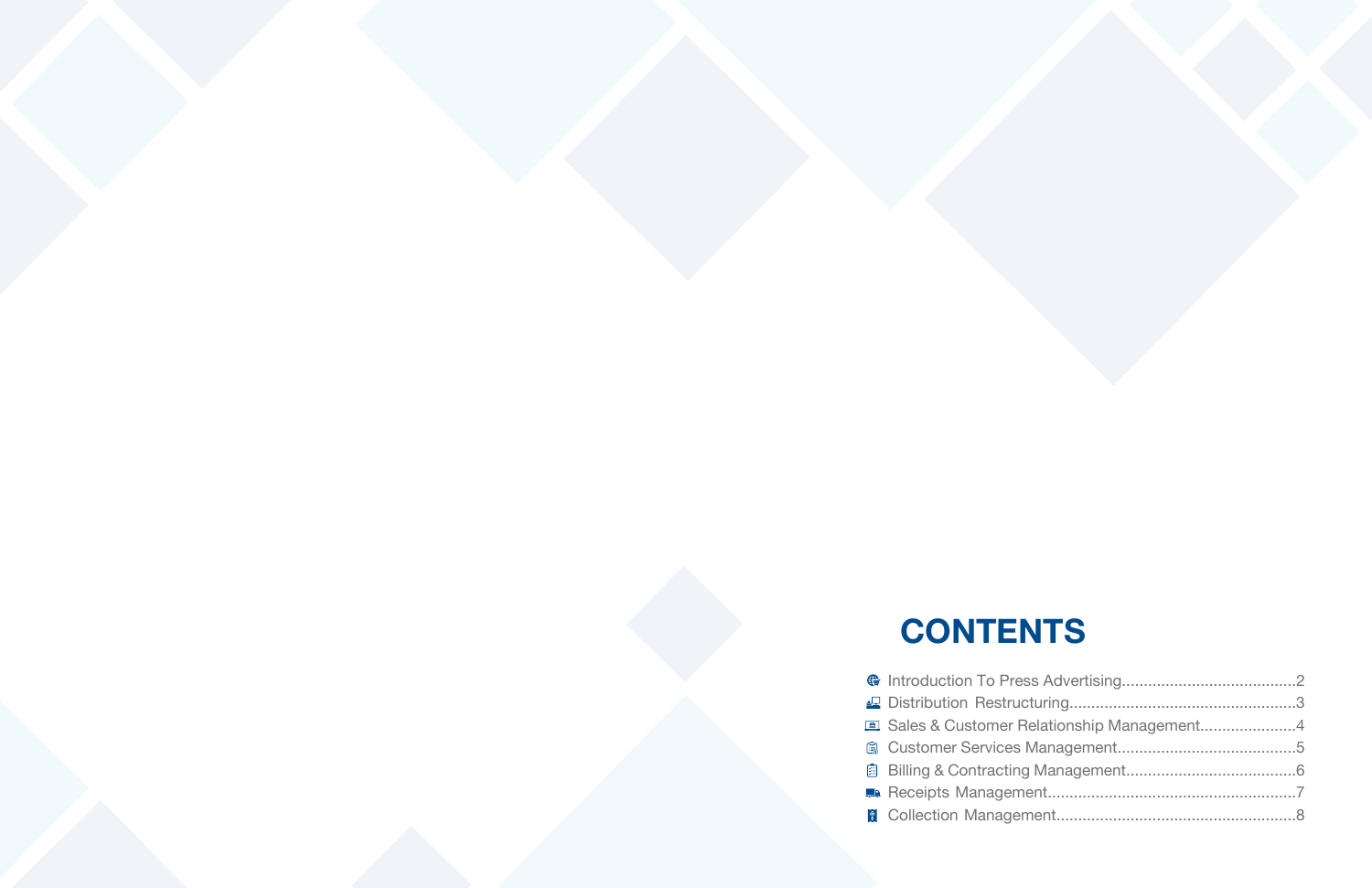#### **Technologies:**

- *Intranet / Internet based*
- *Accessible Through Any Browser*
- *ASP.NET & C# Development Tools*
- *Microsoft SQL Database*
- *Mobile Application*

# **Why Optimum?**



2







Advertising is the major source of income for any publication, and managing the advertising data is of crucial importance to any such business. **Optimum Press Distribution** is an integrated web-based system for structuring advertising spaces and pricing with a complete documentary cycle. The system maintains the contracts with the customer of daily, monthly or annual basis along with the direct services

and billing. **Optimum** provides a powerful Security and Workflow. Specific system and operational roles that can be defined at user or group levels. A powerful document workflow ensures a smooth flow of documents within the organization, and any number of approval levels.

### **Press Distribution Functionalities:**

- Structuring of Advertising Spaces
- **Booking & Contracts Management**
- **B** Customer Services Management
- **同** Invoice / Billing Management
- Cash Invoice Management
- **B** Settlement & Collection Management
- **B** Customer Portal





#### *Product Specific:*

#### *Product General:*

- *Customer Portal*
- *e-Quotations*
- *Customer Contracts*
- *Customer Ageing*
- *e-Payment*
- *User Friendly Interface*

- *Business Intelligence Reporting*
- *In-Built Document Workflow*
- *Bi-Lingual Arabic/English*
- *Powerful Security Control*
- *Fully Integrated ERP*

Salesman Portal



#### **Unique Features**

#### **Technologies:**

*• Intranet / Internet based • Accessible Through Any Browser • ASP.NET & C# Development Tools • Microsoft SQL Database • Mobile Application*

Advertising spaces are the products that publications sell to its customers. **Optimum Press Advertising Module** provides the functionality to create structure for advertising spaces in the printed material. System provides user friendly interface which is very easy to learn and adapt to.

> Total control is maintained as per the company policies to provide accurate MIS Reports.





# **Structuring of Advertising Spaces Functionalities:**

#### *Product Specific:*

- *Archiving*
- *Customer Record*
- *Set Your Own Layout*
- *User Friendly Interface*
- *Business Intelligence Reporting*

- *Supports Document Attachment*
- *Posting Alerts (Emails, sms..etc)*
- *Bi-Lingual Arabic/English*
- *Powerful Security Control*
- 









- Setup of Publications
- Printing Type
- Copyright Periods
- Advertising Spaces and Pages
- Advertising Colors
- Inquiries, Reports and Electronic Alerts Via Email

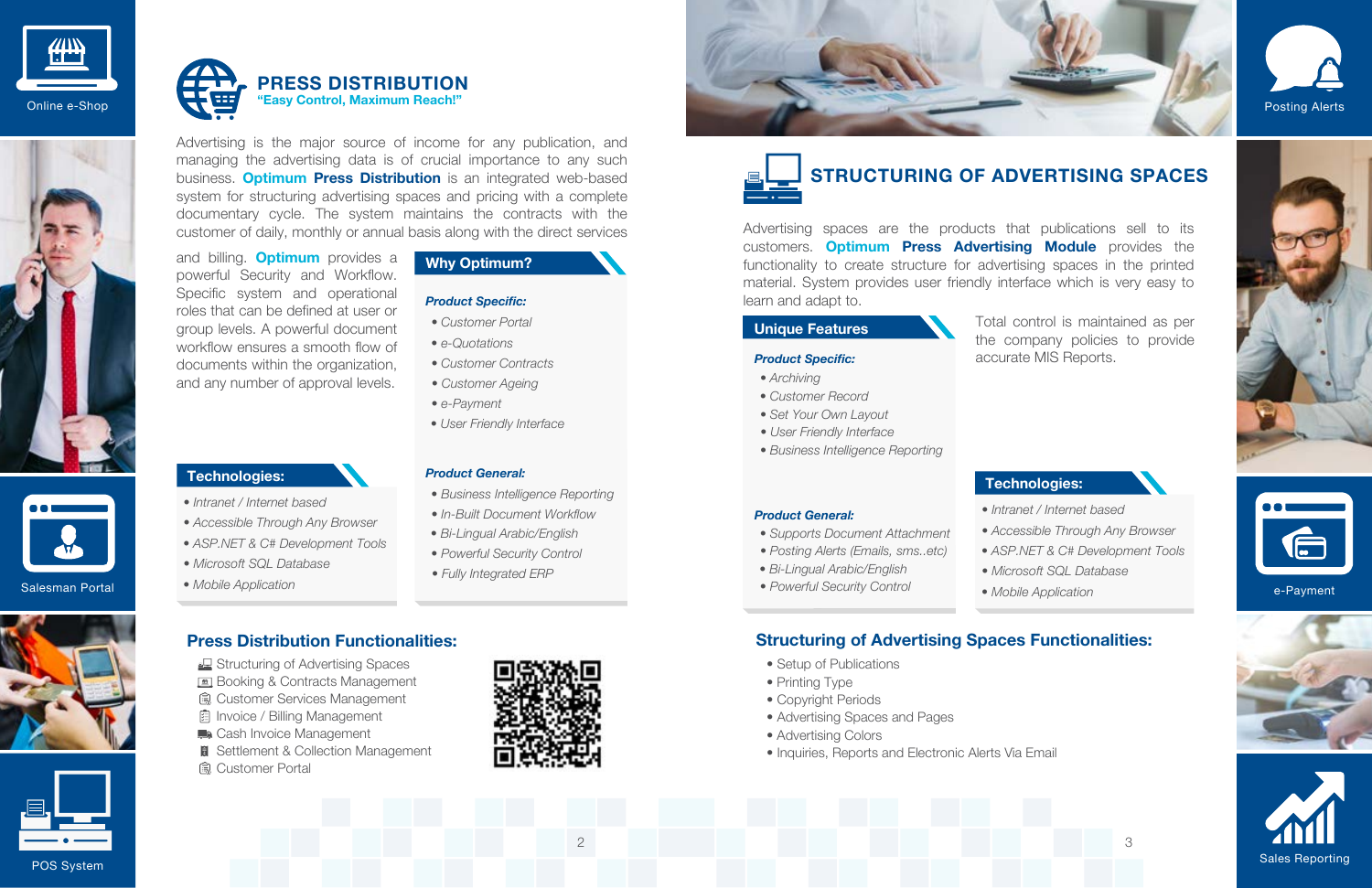4

Delivery Tracking

# 24\*7 Online

#### **Unique Features**

#### **Technologies:**

- *Intranet / Internet base*
- *Accessible Through Any Browser*
- *ASP.NET & C# Development Tools*
- *Microsoft SQL Database*
- *Mobile Application*







**Optimum Booking & Contracts Management** provides a host of functionalities to manage all aspects of contracting industry. The system moves through each and every stage of the contracting process starting with the creation of the contract to its execution and completion.

> **Optimum Booking & Contracts Management** allows multiple

- Multi-type Contracts
- Payments Cycle
- Contracts Amortization
- Follow-up contracts
- Print contracts
- Inquiries and reports

types of contracts to be defined in system with different terms and conditions and payment cycle. It is easy to use and provides firm control over the contracting process.

> Customer **Contracts**

# **BOOKING & CONTRACTS MANAGEMENT**

#### *Product Specific:*

#### *Product General:*

- *Financial Posting*
- *Customer Record*
- *Customer Ageing*
- *e-Payment*
- *User Friendly Interface*
- *Business Intelligence Reporting*

**Optimum Customer Services Management** includes full-fledged functionalities of customer services management that ensure prompt and efficient customer care and follow up.

- *Document Attachement*
- *In-Built Document Workflow*
- *Posting Alerts (Emails,SMS..)*
- *Powerful Security Control*

# **Booking & Contracts Management Functionalities:**

*• Intranet / Internet base • Accessible Through Any Browser • ASP.NET & C# Development Tools • Microsoft SQL Database • Mobile Application*

### **Unique Features Unique Features**

#### **Technologies: Technologies:**













With **Customer Services Management**, gone are the days of frustrated customers and delayed actions. System lets you send alerts and notifications electronically via emails, SMS or push messages on mobile app.

# **CUSTOMER SERVICES MANAGEMENT**

# **Customer Services Management Functionalities:**

- Customer Setup
- Create a service request electronically through
- Create a maintenance request electronically through
- Create inquiries request electronically through
- Print account statements electronically
- Inquiries about the account electronically
- Send alerts electronically via e-mail

#### *Product Specific:*

- *Customer Portal*
- *Online Ticketing*
- *Customer Communications*
- *User Friendly Interface*
- *Electronic Alerts*
- *Business Intelligence Reporting*

- *Document Attachement*
- *In-Built Document Workflow*
- *Posting Alerts (Emails,SMS..)*
- *Powerful Security Control*
-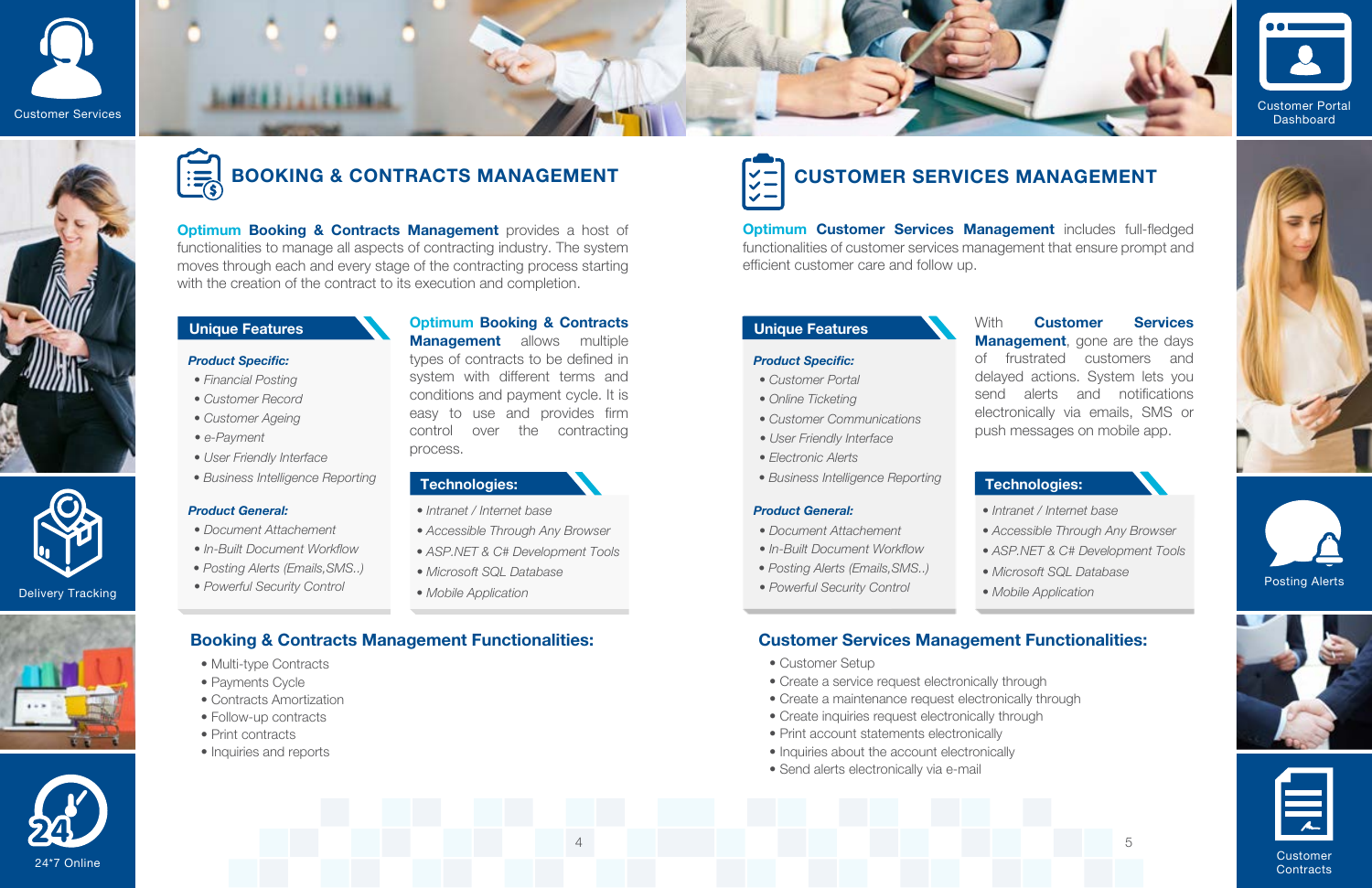6

Cancel Orders



#### **Unique Features**

#### **Technologies:**

- *Intranet / Internet based*
- *Accessible Through Any Browser*
- *ASP.NET & C# Development Tools*
- *Microsoft SQL Database*
- *Mobile Application*

**Optimum Invoice/Billing Management** provides the functionality to raise all types of invoices electronically, namely, Against Delivery, General or Transactional. It has a built-in workflow process and a full limit-authorization control. **Invoice/Billing Management** also has functionality to record contracts with customers and raise invoices

periodically as per the contract.

System can also apply formulae at contract level to calculate invoice amounts based on input. The accounting entries are also posted in real-time to the General Ledger.

- Raise Invoices Electronically
- Raise Invoice Against Delivery
- Add Invoices Manually
- Apply Formulae for Amount Calculation
- Cancel Invoices
- Transfer Invoice to Settlement
- Invoice Inquiries
- Print Invoices or Send Electronically Via Email

*• Intranet / Internet based • Accessible Through Any Browser • ASP.NET & C# Development Tools • Microsoft SQL Database • Mobile Application* • Powerful Security Control **• Mobile Application Delivery Tracking** 

# **INVOICE / BILLING MANAGEMENT**

#### *Product Specific:*

- *Customer Portal with Dashboard*
- *e-Invoices*
- *Auto Invoice Sending*
- *User Friendly Interface*

*• Real-Time Accounting Entries*

*Product General:*

*• Document Attachement • In-Built Document Workflow • Posting Alerts (Emails,SMS..) • Powerful Security Control*

### **Invoice / Billing Management Functionalities:**



















### **Technologies:**

**Unique Features Optimum Cash Invoice Management** is the perfect solution for raising cash memo/invoice for any on counter sales including point of sale devices. It has a built-in workflow process and a full discount limitauthorization control. The system has a responsive interface enabling the use on type of computer device including tablet computers or mobile phones. It allows to prepare cash invoices against orders received or quotations sent. The accounting entries are also posted in real-time to the General Ledger. *Product Specific: • Electronic Cash invoice/Memo*

# **CASH INVOICE MANAGEMENT**

### **Cash Invoice Management Functionalities:**

- Raise Cash Memo/Cash Invoice Electronically
- Raise Invoice Against Order/Quotations
- Add Cash Invoices Manually
- Schedule Delivery
- Inventory Inquiries
- Cash Invoice Inquiries
- Print Cash Invoices or Send Electronically Via Email
- 
- *User Level Discount Limits*
- *Customer Record*
- *User Friendly Interface*
- *Real-Time Accounting Entries*

- *Document Attachement*
- *In-Built Document Workflow*
- *Posting Alerts (Emails,SMS..)*
- 
-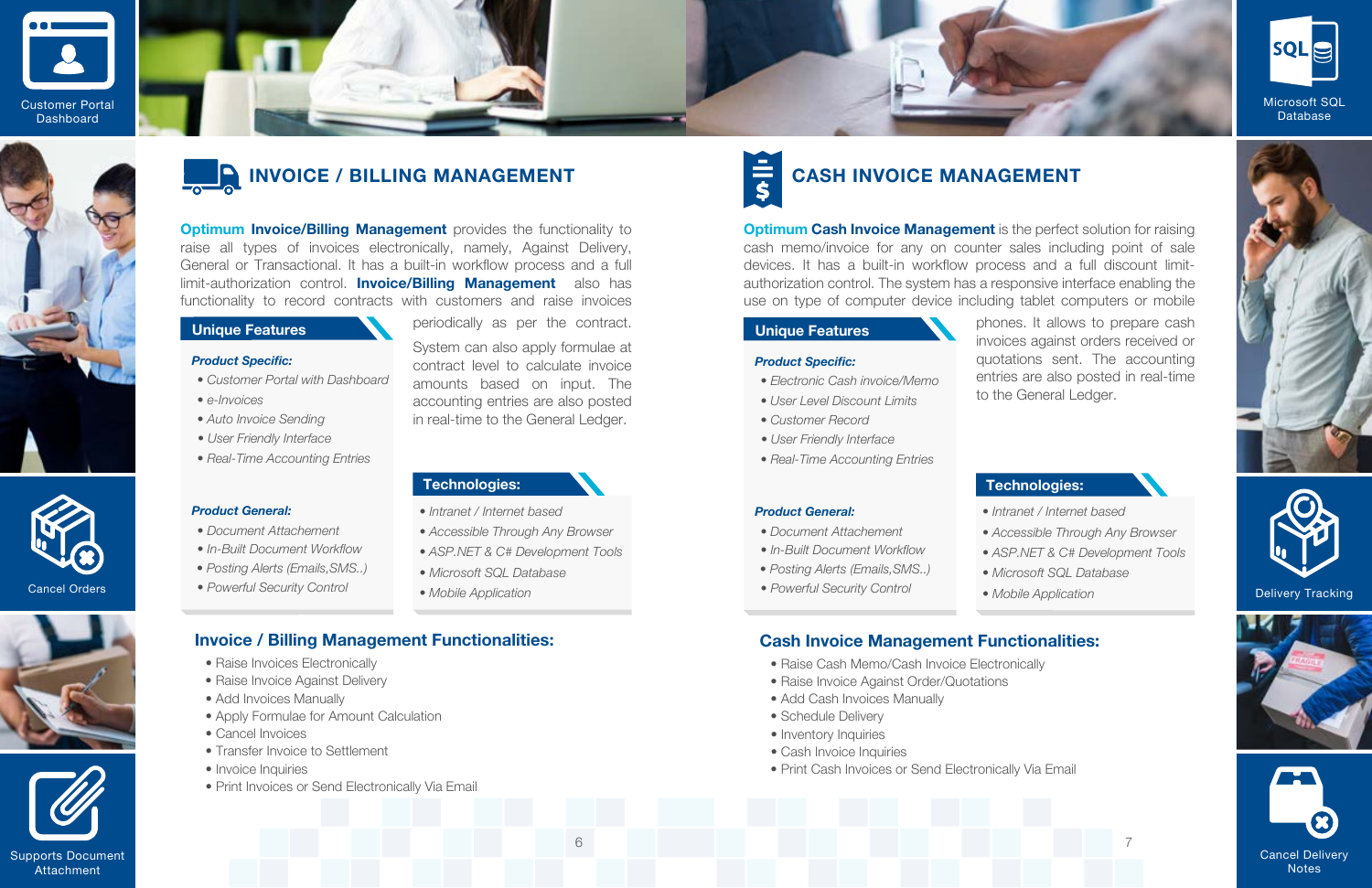8





e-Invoices



**Control** 





waan **SETTLEMENT & COLLECTION MANAGEMENT** 'umn!! maan! umu!

### **Unique Features**

#### **Technologies:**

- *Intranet / Internet based*
- *Accessible Through Any Browser*
- *ASP.NET & C# Development Tools*
- *Microsoft SQL Database*
- *Mobile Application*

**Optimum Settlement & Collection Management** provides the functionality to raise settlements / receipts electronically against invoice, against advance received, against credit note, against services or general receipts. It has a built-in workflow process and a full limitauthorization control.

> **Settlement & Collection** also has functionality to issue settlements automatically against a payment received electronically through payment gateway or any other online transaction method. The accounting entries are also posted in real-time to the General Ledger.

- Raise Receipts Electronically
- Raise Receipts/Settlements Against Invoices
- Raise Receipts/Settlements Against Advance Received
- Raise Manual Receipts
- Cancel Settlements
- Settlement Inquiries
- Print Settlements or Send Electronically Via Email

# **Settlement & Collection Management Functionalities:**

**Optimum Customer Portal** provides the most user-friendly platform to the customers for online purchasing, customer services or online payments against services or purchases.

#### **Optimum Customer Portal** has a responsive interface enabling the

#### *Product Specific:*

- *e-Settlements/Receipts*
- *Auto Settlements Sending*
- *Real-Time Accounting Entries*
- *User Friendly Interface*
- *Business Intelligence Reporting*

#### *Product General:*

- *Document Attachement*
- *In-Built Document Workflow*
- *Posting Alerts (Emails,SMS..)*
- *Powerful Security Control*

#### Electronic Receipts







#### **Unique Features**

#### **Technologies:**

*• Intranet / Internet based • Accessible Through Any Browser • ASP.NET & C# Development Tools • Microsoft SQL Database • Mobile Application*

 $\overline{Q}$ 

# **CUSTOMER PORTAL**

use on type of computer device including tablet computers or mobile phones.

The backend is controlled by the powerful **Optimum** ERP and Content Management System provided full communication with the client.

# **Customer Portal Functionalities:**

#### *Product Specific:*

- *Customer Services*
- *Payment Gateway*
- *Communicate with Customer*
- *User Friendly Interface*
- *Customer Dashboards*

- Customer Registration
- Customer Services
- Online e-Shop
- e-Payments
- Track Deliveries
- Customer Communication
- Electronic Alerts
- *Supports Document Attachment*
- *In-Built Approval Workflow*
- *Posting Alerts (Emails,SMS.)*
- *Powerful Security Control*
-